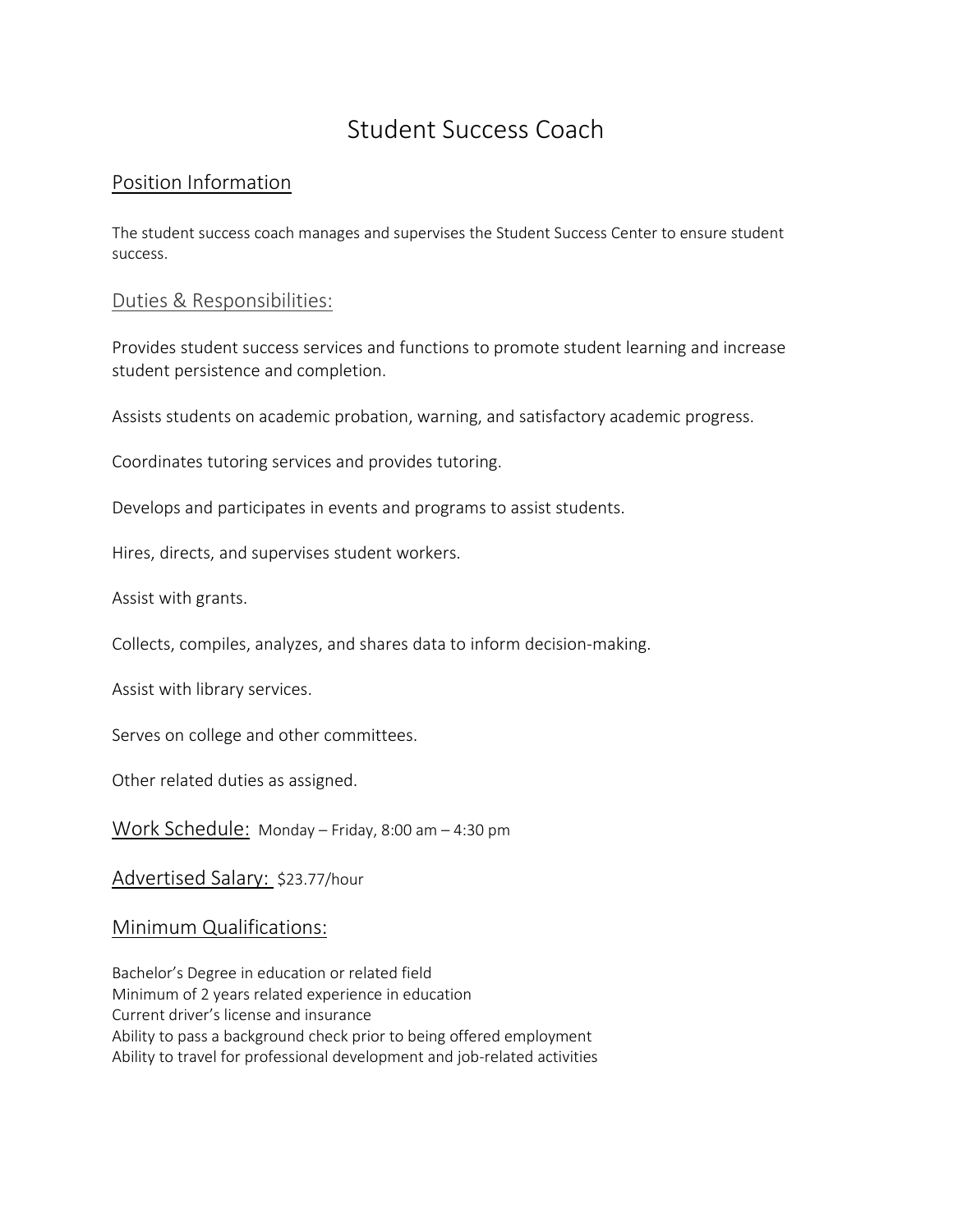# Preferred Qualifications:

Master's Degree in education or related field Five years of related experience in education

Applicant Materials Required: Cover Letter, Resume, three professional references, completed WETCC application, and background check consent form; application and consent form can be found at [www.wetcc.edu.](http://www.wetcc.edu/)

### Benefits:

WETCC offers a comprehensive benefits package, for full-time employees, including: Company-paid life and disability. Other benefits include Health, Dental, H.S.A. with company match, additional life insurance, accident, critical illness, hospital indemnity, vision, Legal & ID Shield, and medical & dependent care FSA. The effective date for new full-time employees is the first of the month following the date of hire.

Traditional or Roth 401k with a company match up to 5%, fully vested from day one, the effective date for 401k is the first of the month following 90 days of employment, for full and part-time employees.

WETCC also offers annual leave and sick leave, they both start accruing from the date of hire.

WETCC also has 17 paid holidays a year.

# About WETCC

Established as a not-for-profit tribally controlled educational institution of higher learning, the first Charter was approved on February 5, 1998 "…to provide adult education and post-secondary educational services to enrolled members of the White Earth Reservation and to other eligible Indians and non-Indian residents of the area…"

Initial Candidacy for Accreditation by The Higher Learning Commission was granted on October 14, 2004, with full accreditation granted on October 8, 2008.

#### Purpose Statements:

- The college will present learning as a life-long process of discovery of knowledge embedded in the intellectual disciplines and the traditions of the Anishinaabe people.
- The college will support the self-determination of the Anishinaabe people through the preservation and promotion of their history, culture, and language.
- The college will seek to address eh social, political, and economic needs of the White Earth Reservation through programs that encourage service to the community.
- The college will promote a philosophy based on the seven teachings of the Anishinaabe.

Mission - White Earth Tribal and Community College is an institution of higher learning dedicated to academic excellence grounded in Anishinaabe culture, values, and traditions.